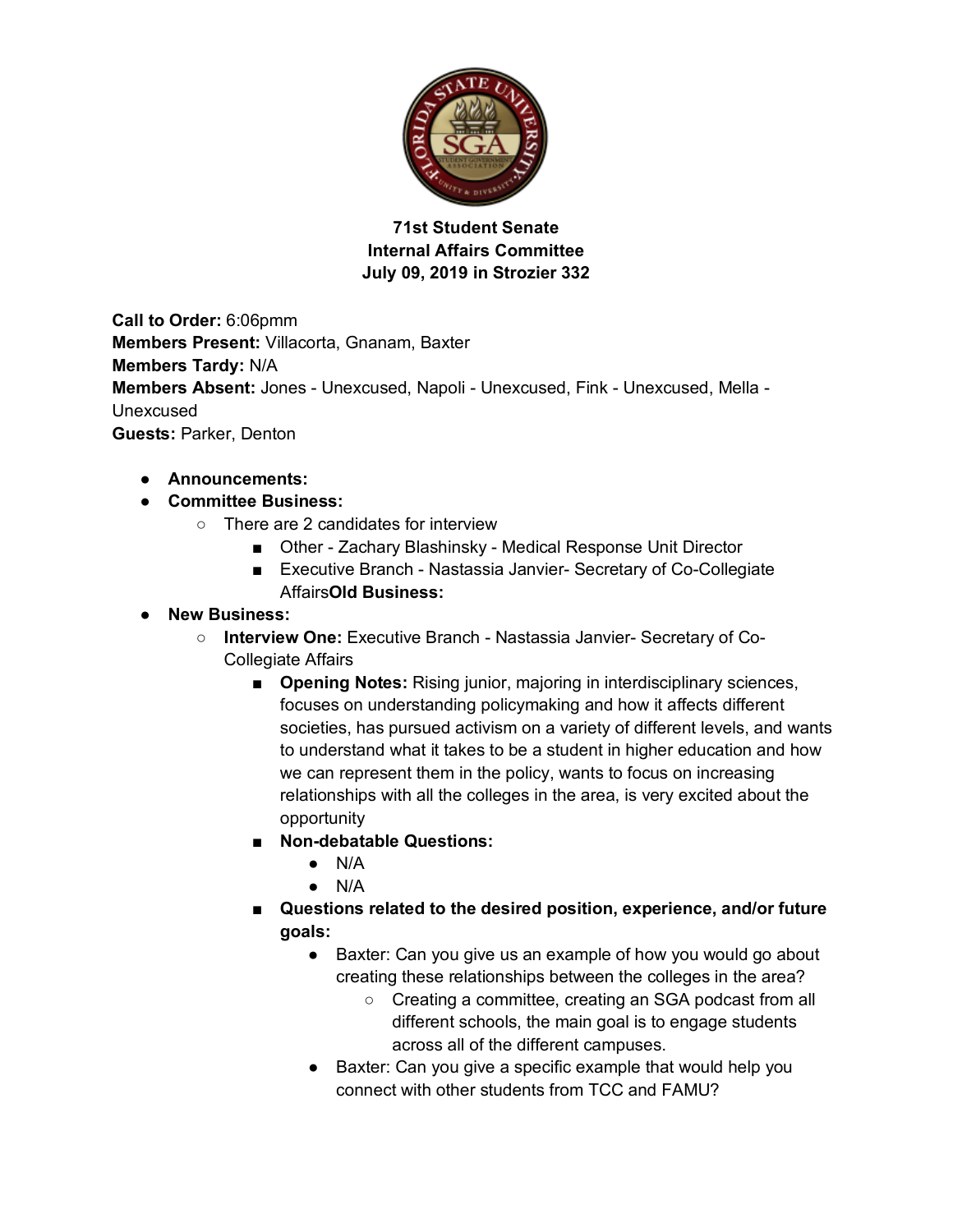

○ Her experience with the NAACP, she not only found her voice but was able to advocate for other people. She was able to focus on increasing civic engagement, organized a joint march to the polls involving over 400 students from all 3 schools with big speakers coming out. The momentum of the event became so great because people were passionate about pushing this issue forward. It was student-led and student-driven.

## ■ **Questions of Character:**

- Baxter: How do you handle confrontation?
	- I handle conflict head-on. I think that the beauty of being human is the art of being able to communicate. I definitely gear my conversations to my abilities and my emotions and make sure I take a step back when I am getting overemotional, remembering that people are of different levels of maturity and emotional depth, being open and honest with
- **Other Questions:**
	- $\bullet$  N/A
- **Closing Notes:** Thank you all for listening and being accommodating
- **Deliberations:** 
	- **Roundtable** 
		- **Call to Question – Baxter, Second - Parker**
- **Voting Results** 
	- **Yay (4):** Gnanam, Parker, Denton, Baxter
	- **Nay (0):**
	- **ABS (0):**
- **Interview Two:** Executive Branch Zachary Blashinsky Medical Response Unit **Director** 
	- **Opening Notes:** rising senior, studying biochemistry, MRU is basic life support and a quick response unit here at FSU, student-run, been apart of the unit for 3 years and has served in a variety of positions in the unit, was apart of the 70th student senate so understands the expectations of **SGA**
	- **Non-debatable Questions:**
		- **N/A**
		- **N/A**
	- **Questions related to the desired position, experience, and/or future goals:**